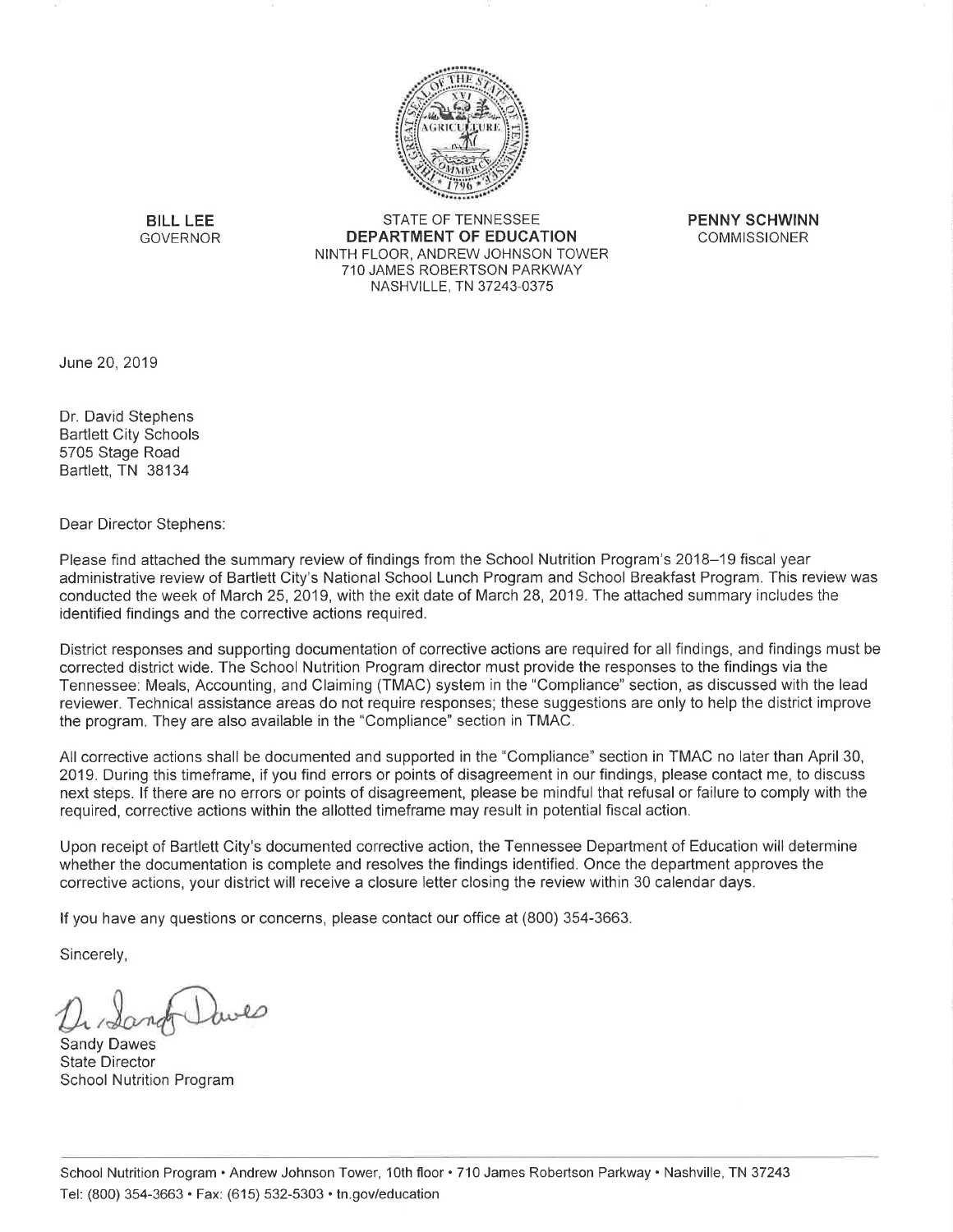

#### **Bartlett (794)**

**Review ID: 1066** 

#### **Exit Conference Date: 3/28/2019**

Review Year: 2019

Month of Review: February

Lead Reviewer: Michael Bishop

|  | Area | <b>Findings ID</b> | <b>Finding Description</b> | <b>Required Corrective Action</b> |
|--|------|--------------------|----------------------------|-----------------------------------|
|--|------|--------------------|----------------------------|-----------------------------------|

## **SFA - Level Findings**

| $100 -$<br>Certification<br>and Benefit<br><b>Issuance</b> | $V-0100$ | Certification and benefit<br>met. Seven students in the<br>review sample were incorrectly<br>approved for benefits based on<br>income.                                                                                                         | Change the status of the students on the<br>issuance requirements were not benefit issuance document and send each<br>household a notice of benefit change. Upload<br>the letters to demonstrate compliance. |
|------------------------------------------------------------|----------|------------------------------------------------------------------------------------------------------------------------------------------------------------------------------------------------------------------------------------------------|--------------------------------------------------------------------------------------------------------------------------------------------------------------------------------------------------------------|
| 800 - Civil<br><b>Rights</b>                               | $V-0800$ | The procedures for<br>accommodating students with<br>disabilities was not compliant<br>with current USDA guidance.<br>The procedure required a<br>medical statement from a<br>licensed physician instead of<br>any licensed medical authority. | Revise the procedure, and upload a revised<br>copy to demonstrate compliance.                                                                                                                                |

## **Site - Level Findings: Bon Lin Elementary School (0030)**

| 1400 - Food<br>Safety | $V-1400$ | On-site storage violations were<br>observed. The standard<br>operating procedure for storing<br>food was not implemented<br>properly. Tomatoes, carrot<br>snacks, romaine lettuce, yogurt,<br>and pre-packaged yogurt Blast<br>meals were not date marked.<br>Additionally, dented cans were<br>not segregated from non-<br>dented cans. | Retrain staff on procedures for storing food,<br>and upload an agenda and training roster to<br>demonstrate compliance. |
|-----------------------|----------|------------------------------------------------------------------------------------------------------------------------------------------------------------------------------------------------------------------------------------------------------------------------------------------------------------------------------------------|-------------------------------------------------------------------------------------------------------------------------|
|-----------------------|----------|------------------------------------------------------------------------------------------------------------------------------------------------------------------------------------------------------------------------------------------------------------------------------------------------------------------------------------------|-------------------------------------------------------------------------------------------------------------------------|